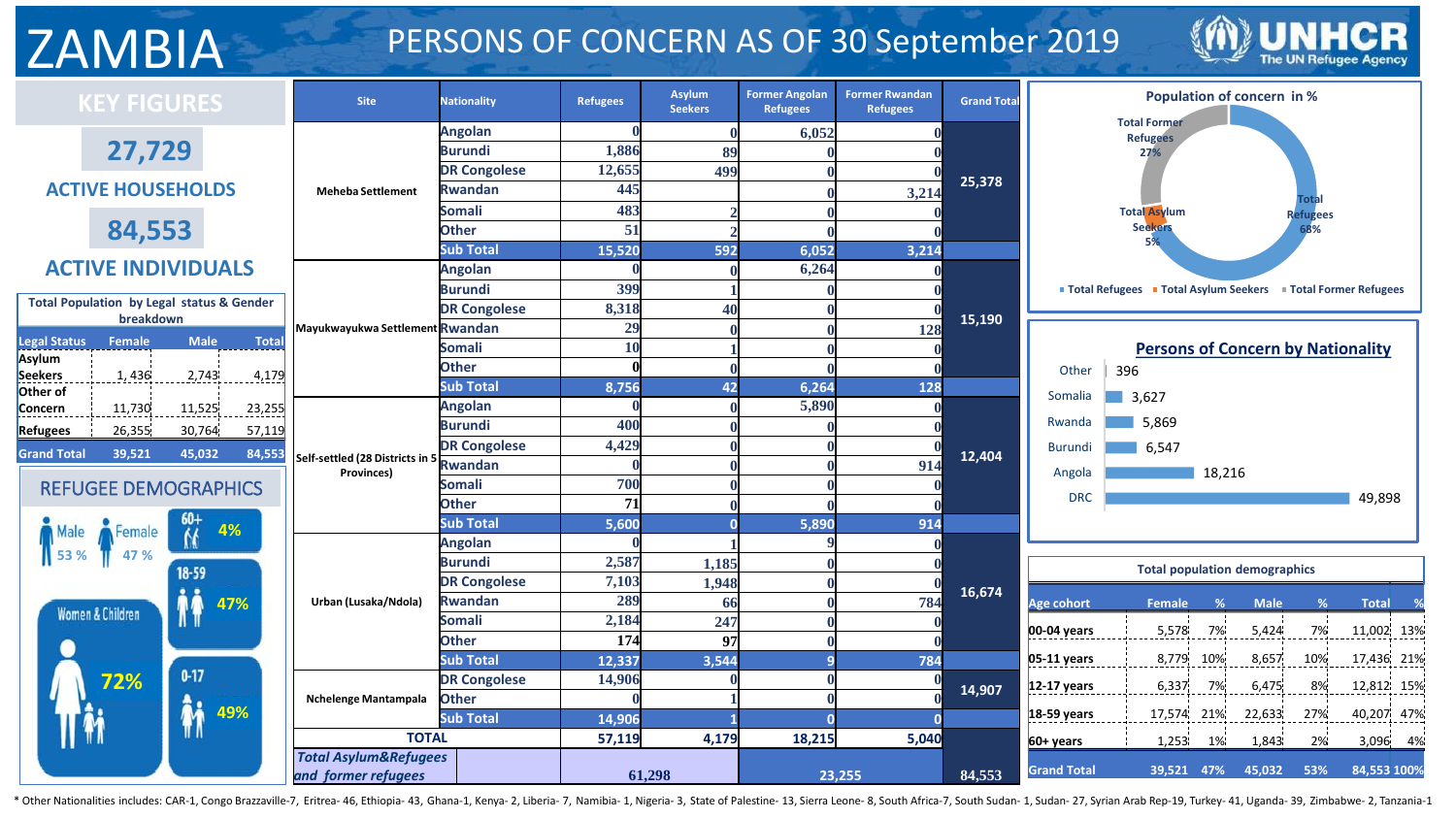## ZAMBIA PERSONS OF CONCERN AS OF 30 September 2019



|                                                                                                                                | Total active Population by legal status in 2018-2019 |  |                                                |        |         |        |               |           |              |                                                                                                           |            |                  |                    |        |       |                                        |           |                        |                |                                                                                                                                                                          |        |                 |                                                                |               |                         |                             |                  |                 |                    |  |
|--------------------------------------------------------------------------------------------------------------------------------|------------------------------------------------------|--|------------------------------------------------|--------|---------|--------|---------------|-----------|--------------|-----------------------------------------------------------------------------------------------------------|------------|------------------|--------------------|--------|-------|----------------------------------------|-----------|------------------------|----------------|--------------------------------------------------------------------------------------------------------------------------------------------------------------------------|--------|-----------------|----------------------------------------------------------------|---------------|-------------------------|-----------------------------|------------------|-----------------|--------------------|--|
|                                                                                                                                |                                                      |  |                                                |        |         |        |               |           |              |                                                                                                           |            |                  |                    |        |       |                                        |           |                        |                | <b>Population decrease in 2019</b>                                                                                                                                       |        |                 |                                                                |               |                         | Population Increase in 2019 |                  |                 |                    |  |
| Legal-Status &<br><b>Period</b>                                                                                                |                                                      |  |                                                |        | $1u-18$ |        | o.            |           |              |                                                                                                           |            |                  |                    |        |       | $1ul-19$                               | $u_{g-1}$ | $\overline{19}$<br>ခဲ့ | <b>Reasons</b> |                                                                                                                                                                          |        |                 | <b>Total Nationality</b>                                       |               |                         | <b>In SituNew Arrivals</b>  | <b>New Birth</b> |                 | <b>Total</b>       |  |
| Total                                                                                                                          |                                                      |  |                                                |        |         |        |               |           |              |                                                                                                           |            |                  |                    |        |       |                                        |           |                        | Death          |                                                                                                                                                                          |        |                 | 93 Angola                                                      |               | 103                     |                             |                  | 202             | 305                |  |
| <b>Refugees</b>                                                                                                                |                                                      |  | 44,757 45,940, 46,547                          | 45,870 |         |        |               |           |              | (47,111,47,985,45,310,46,510,47,692 49,879 51,371 52,103 52,562 53,121 53,70154,92655,800 56,500 57,1     |            |                  |                    |        |       |                                        |           |                        |                | <b>H</b> Inactivation                                                                                                                                                    |        |                 | <u> Burundi</u>                                                |               |                         | $99 \overline{1,004}$       |                  |                 |                    |  |
| Total Asylum                                                                                                                   |                                                      |  |                                                |        |         |        |               |           |              |                                                                                                           |            |                  |                    |        |       |                                        |           |                        |                | <b>Resettlement</b> (Departed)                                                                                                                                           |        |                 | DR. Congo                                                      |               | 1,207                   | 4,781                       |                  | 885             | 6,873              |  |
| <b>Seekers</b>                                                                                                                 |                                                      |  | 5,518 5,086 5,066                              | 4,551  |         |        |               |           |              | $(4,038; 3,927; 4,131; 4,049; 4,393; 3,306; 3,173; 3,058; 3,520; 3,691; 4,019; 3,737; 3,703; 3,998)$      |            |                  |                    |        |       |                                        |           | 4.7                    |                |                                                                                                                                                                          |        |                 | <b>Rwanda</b>                                                  |               | 19 <sub>i</sub>         |                             |                  | 26              | 50                 |  |
| <b>Total Former</b>                                                                                                            |                                                      |  |                                                |        |         |        |               |           |              |                                                                                                           |            |                  |                    |        |       |                                        |           |                        | VolRep         |                                                                                                                                                                          |        |                 | <b>Somalia</b>                                                 |               | 48<br>$- - - - - - - -$ | 380<br>----------- <b>-</b> |                  | 23<br>--------- | 451<br>$- - - - -$ |  |
| <b>Refugees</b>                                                                                                                |                                                      |  |                                                |        |         |        |               |           |              |                                                                                                           |            |                  |                    |        |       |                                        |           |                        |                | 22,644 22,648 22,669 22,669 22,690 22,722 22,740 22,743 22,763 22,823 22,842 22,826 22,826 22,836 22,876 23,019 23,113 23,113 23,123 23,194 23,255 Spontaneous Departure |        |                 | <b>Other</b>                                                   |               | 26                      | 40.                         |                  |                 |                    |  |
| <b>Total PoC's</b>                                                                                                             |                                                      |  | 72,919 73,674 74,282                           |        |         |        |               |           |              | 74,652 72,18473,32274,908 76,027 77,370 78,001 78,938 79,688 80,73981,77682,626 83,692 84,553 Grand Total |            |                  |                    |        |       |                                        |           |                        |                |                                                                                                                                                                          |        | 82 <sup>2</sup> | <b>Grand Total</b>                                             |               | 1,502                   | 6,059                       |                  | 1,128           | 8,753              |  |
| In June 2018 and Sept 2018, the number decreased due to de-activation of individuals who missed 3 consecutive GFD In Nchelenge |                                                      |  |                                                |        |         |        |               |           |              |                                                                                                           |            |                  |                    |        |       |                                        |           |                        |                |                                                                                                                                                                          |        |                 |                                                                |               |                         |                             |                  |                 |                    |  |
|                                                                                                                                | New arrivals by Nationalities 2018-2019              |  |                                                |        |         |        |               |           |              |                                                                                                           |            |                  |                    |        |       |                                        |           |                        |                |                                                                                                                                                                          |        |                 |                                                                |               |                         |                             |                  |                 |                    |  |
|                                                                                                                                |                                                      |  |                                                |        |         |        |               |           |              |                                                                                                           |            |                  |                    |        |       |                                        |           |                        |                |                                                                                                                                                                          |        |                 | Grand                                                          |               |                         |                             |                  |                 |                    |  |
| Nationalities <sup>1</sup>                                                                                                     |                                                      |  |                                                | Jan-18 |         | Feb-18 | $Mar-18$      | Apr- $18$ |              | <b>Mav-18</b>                                                                                             | $Jun-18$   | $Jul-18$         | <b>Aug-18</b>      | Sep-18 |       | $Oct-18$                               | $Nov-18$  |                        | <b>Dec-18</b>  | Jan-19                                                                                                                                                                   | Feb-19 | $Mar-19$        |                                                                | Apr-19 May-19 | June-19                 | July-19                     |                  | Aug-19 Sep-19   | <b>Total</b>       |  |
| Rwanda                                                                                                                         |                                                      |  |                                                |        |         |        |               |           |              |                                                                                                           |            |                  |                    |        |       |                                        |           |                        |                |                                                                                                                                                                          |        |                 |                                                                |               |                         |                             |                  |                 | 17<br>.            |  |
| <b>Other Nationalities</b>                                                                                                     |                                                      |  |                                                |        |         |        |               |           |              |                                                                                                           |            |                  |                    |        |       |                                        |           |                        |                |                                                                                                                                                                          |        |                 |                                                                |               |                         |                             | 17               |                 | 73                 |  |
| Somalia                                                                                                                        |                                                      |  |                                                |        |         |        | 18<br>------  | 18        |              | ----                                                                                                      | 30<br>---- | 59               | 23                 | 18     |       |                                        | 36<br>.   |                        |                | 28<br>.                                                                                                                                                                  |        | 42              | 32<br>.                                                        | 127           | 24                      | 38<br>-----                 | 41<br>.          | 32<br>.         | 690                |  |
| <b>Burundi</b>                                                                                                                 |                                                      |  |                                                | 58     |         | 103    | 95            | 100       |              | 89                                                                                                        | 72         | 110              | 80                 | 69     |       | 104                                    | 75        |                        | 81             | 76                                                                                                                                                                       | 53     | 116             | 76                                                             | 67            |                         | 121                         | 109              | 115             | 1,886              |  |
| Democratic Republic of the Congo                                                                                               |                                                      |  |                                                | 1,884  |         | 818    | 386           | 372       |              | 403                                                                                                       | 230        | 296              | 480                | 417    |       | 788                                    | 1,113     |                        | 791            | 1,071                                                                                                                                                                    | 453    | 494             | 442                                                            | 354           | 558                     | 411                         | 553              | 506             | 12,820             |  |
| <b>Total PoCs</b>                                                                                                              |                                                      |  |                                                | 1,960  |         | 938    | 506           | 497       |              | 504                                                                                                       | 341        | 465              | 592                | 504    |       | 936                                    | 1,233     |                        | 895            | 1.177                                                                                                                                                                    | 523    | 654             | 554                                                            | 550           | 701                     | 572                         | 720              | 664             | 15,486             |  |
|                                                                                                                                |                                                      |  | Total Youth population analysis September 2019 |        |         |        |               |           |              |                                                                                                           |            |                  |                    |        |       | <b>Youth population by Nationality</b> |           |                        |                |                                                                                                                                                                          |        |                 |                                                                |               |                         |                             |                  |                 |                    |  |
|                                                                                                                                | <b>Standard</b>                                      |  |                                                |        |         |        | Age breakdown |           | Female       | <b>Male</b>                                                                                               |            | <b>Total</b>     |                    |        |       |                                        |           |                        |                |                                                                                                                                                                          |        |                 | Trend of New Arrivals by Nationality from Sept. 2017- Sep 2019 |               |                         |                             |                  |                 |                    |  |
| <b>UNHCR</b>                                                                                                                   |                                                      |  |                                                |        |         |        | 15-24         |           | 7,032<br>10% | 8,380                                                                                                     | 12%        | 15,412<br>21.36% | 108<br>Other<br>39 |        |       |                                        |           |                        |                | 6,000<br>5,000                                                                                                                                                           |        |                 |                                                                |               |                         |                             |                  |                 |                    |  |
|                                                                                                                                |                                                      |  |                                                |        |         |        | 17-35         |           | 10,658       | 13,992                                                                                                    |            | 24,650           |                    |        |       |                                        |           |                        |                |                                                                                                                                                                          |        |                 |                                                                |               |                         |                             |                  |                 |                    |  |
| Government                                                                                                                     |                                                      |  |                                                |        |         |        |               |           | 15%          |                                                                                                           | 19%        | 34,17%           | Somalia            |        | 1,388 |                                        |           |                        |                | 4.000                                                                                                                                                                    |        |                 |                                                                |               |                         |                             |                  |                 |                    |  |

|                   | Total population(Minus self-settled) |       | 33,349                         | 38,800 | 72,149                     |
|-------------------|--------------------------------------|-------|--------------------------------|--------|----------------------------|
|                   | <b>Standards</b>                     |       | Asylum Seeker Other of concern |        | <b>Refugee Grand Total</b> |
|                   | Lusaka                               | 923   | 136                            | 2,836  | 3,895                      |
| <b>UNHCR</b>      | Mantampala                           |       |                                | 2,741  | 2,741                      |
| <b>Standard</b>   | Mayukwayukwa                         | 9     | 1.274                          | 1.844  | 3,127                      |
|                   | Meheba                               | 133   | 1,897                          | 3,619  | 5,649                      |
|                   | <b>UNHCR Total</b>                   | 1,065 | 3,307                          | 11,040 | 15,412                     |
|                   | Lusaka                               | 2,071 | 239                            | 5.341  | 7,651                      |
| <b>Government</b> | Mantampala                           |       |                                | 4,067  | 4,067                      |
|                   | Mayukwayukwa                         | 13    | 1.553                          | 3,402  | 4,968                      |
|                   | Meheba                               | 216   | 2,264                          | 5,484  | 7,964                      |
|                   | <b>Government Total</b>              | 2.300 | 4.056                          | 18.294 | 24,650                     |





Rwanda **Other Nationalities Somalia Burundi Burundi Democratic Republic of the Congo**